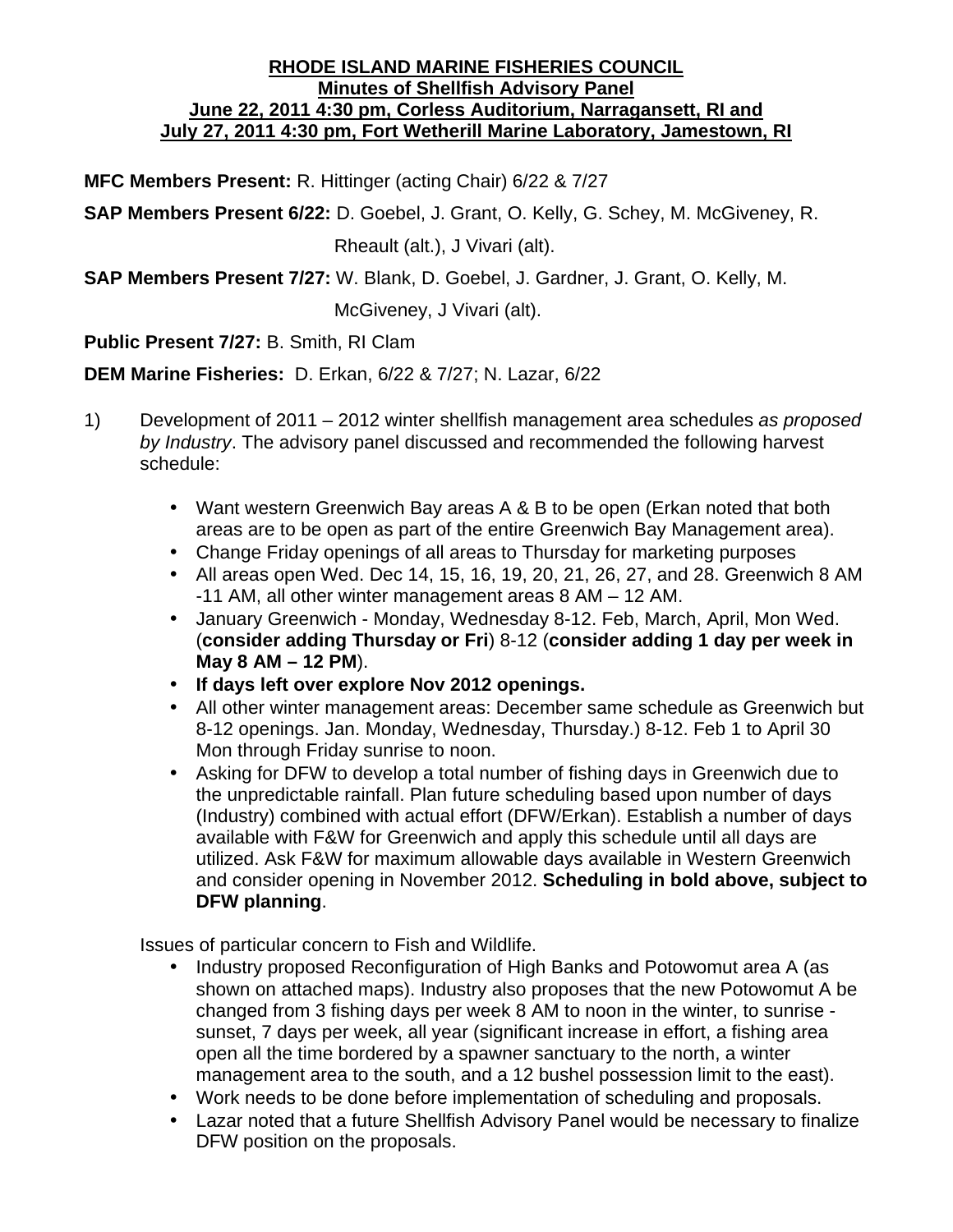2) Erkan and Lazar summarized the 2011 quahaug transplants. The four transplants were: Greenwich Cove on May 3 and May 17. Mill Cove on May 5. Bristol Harbor May 24. Quahaugs were placed primarily in the winter management areas A percentage of the clams harvested were placed in the established spawner sanctuaries in Winnapaug Pond and Potter Pond. All funding was exhausted.

3) Discussion on air-assisted and water assisted harvest methods. Erkan noted that loopholes exist, which allow unregulated species to be harvested with detrimental harvest methods, illegal to harvest regulated species (see attached document). The advisory panel supported the proposal conceptually. Grant was concerned about the effects on mussel dredging and noted that whelk dredging and horseshoe crab dredging is legally taking place. Erkan noted that dredging for those species is outside of DFW intent and would be causing unnecessary impacts. Enforcement is supportive of the proposal. Regulations will need to be created to restrict the detrimental harvest methods, be more species-specific in authorized methods, and clarify any overlapping regulations. Advice was provided. The regulations are under continued development.

Adjourn approx. 5:48 PM 6/22 and 6:00 PM 7/27 prepared by: D. Erkan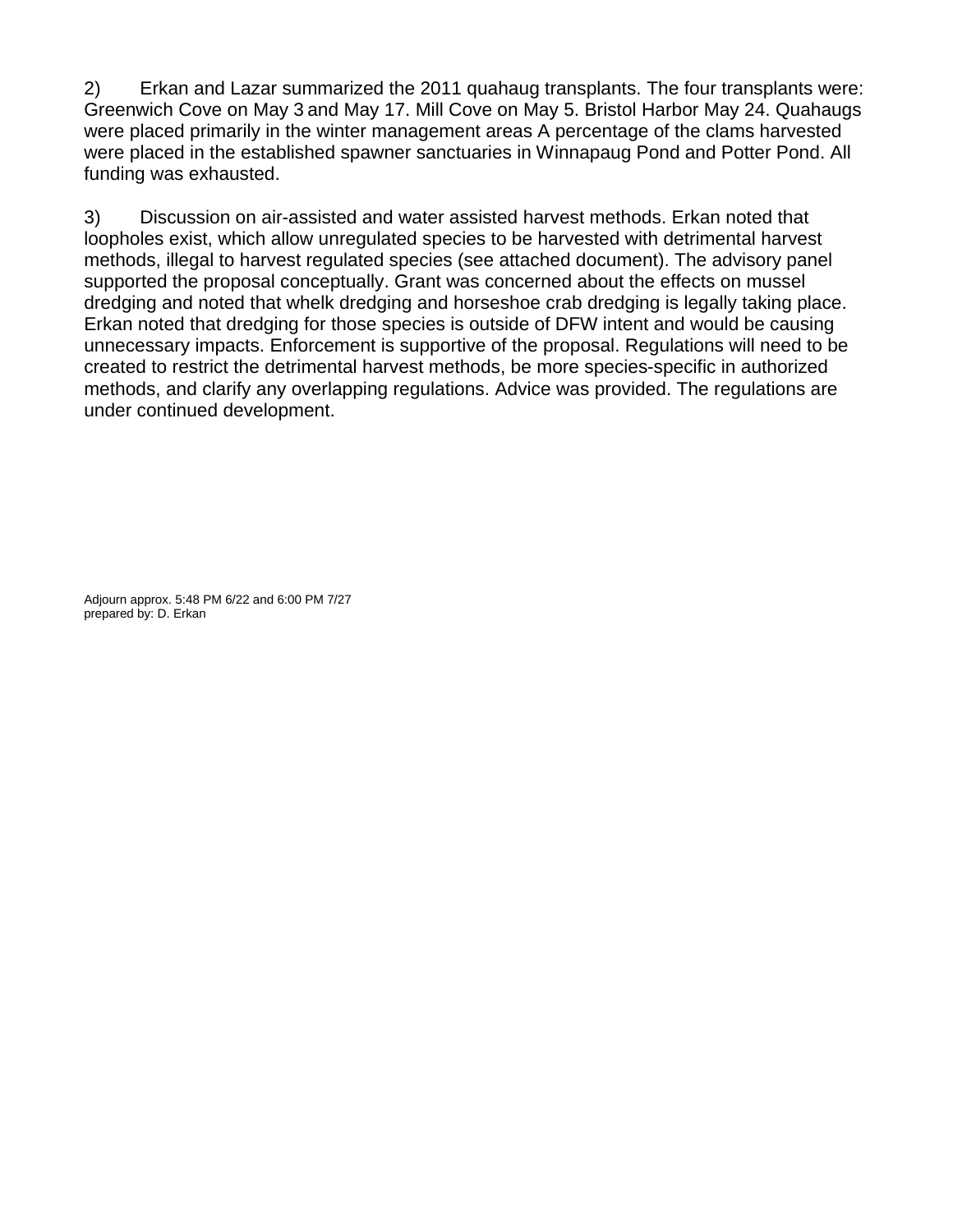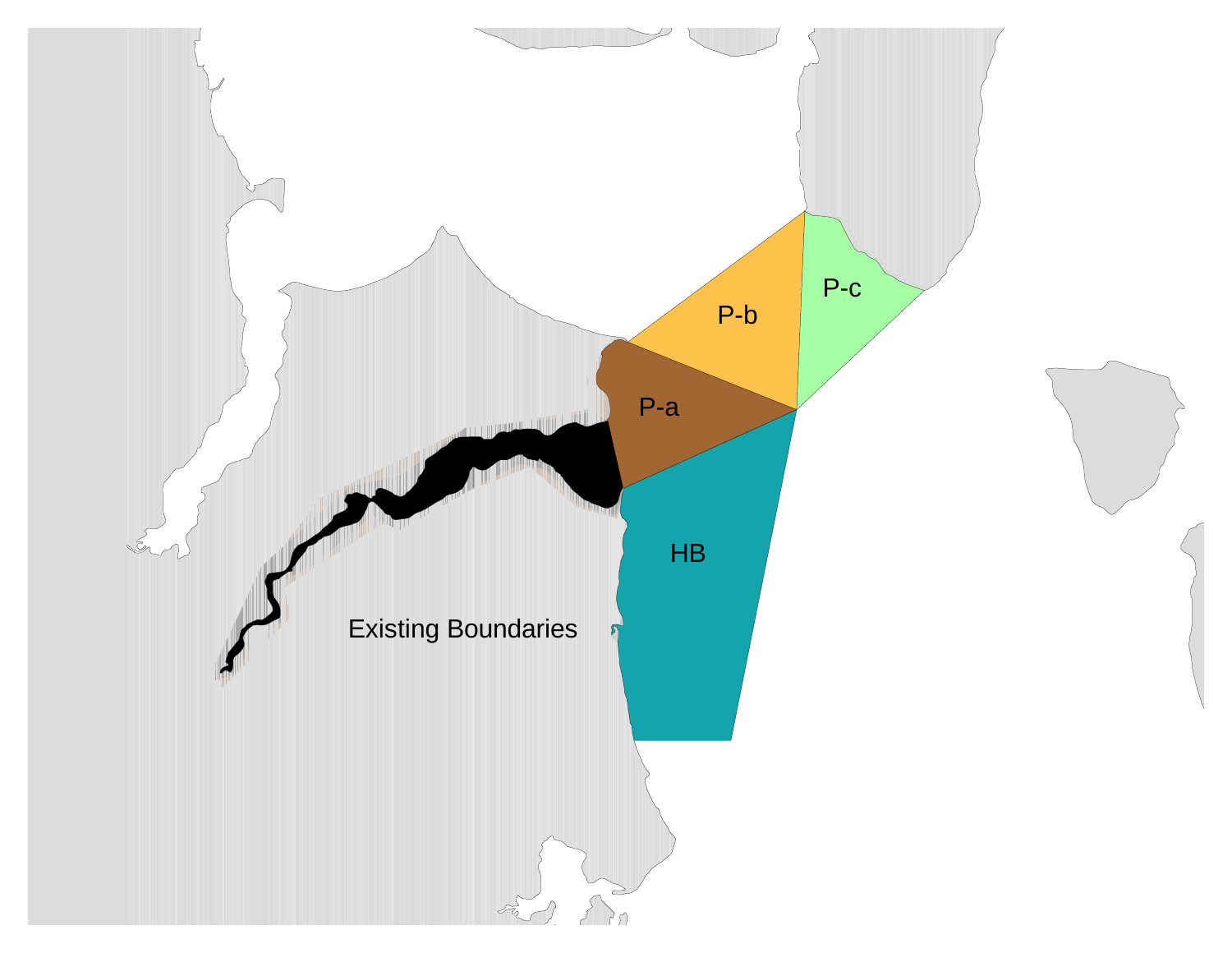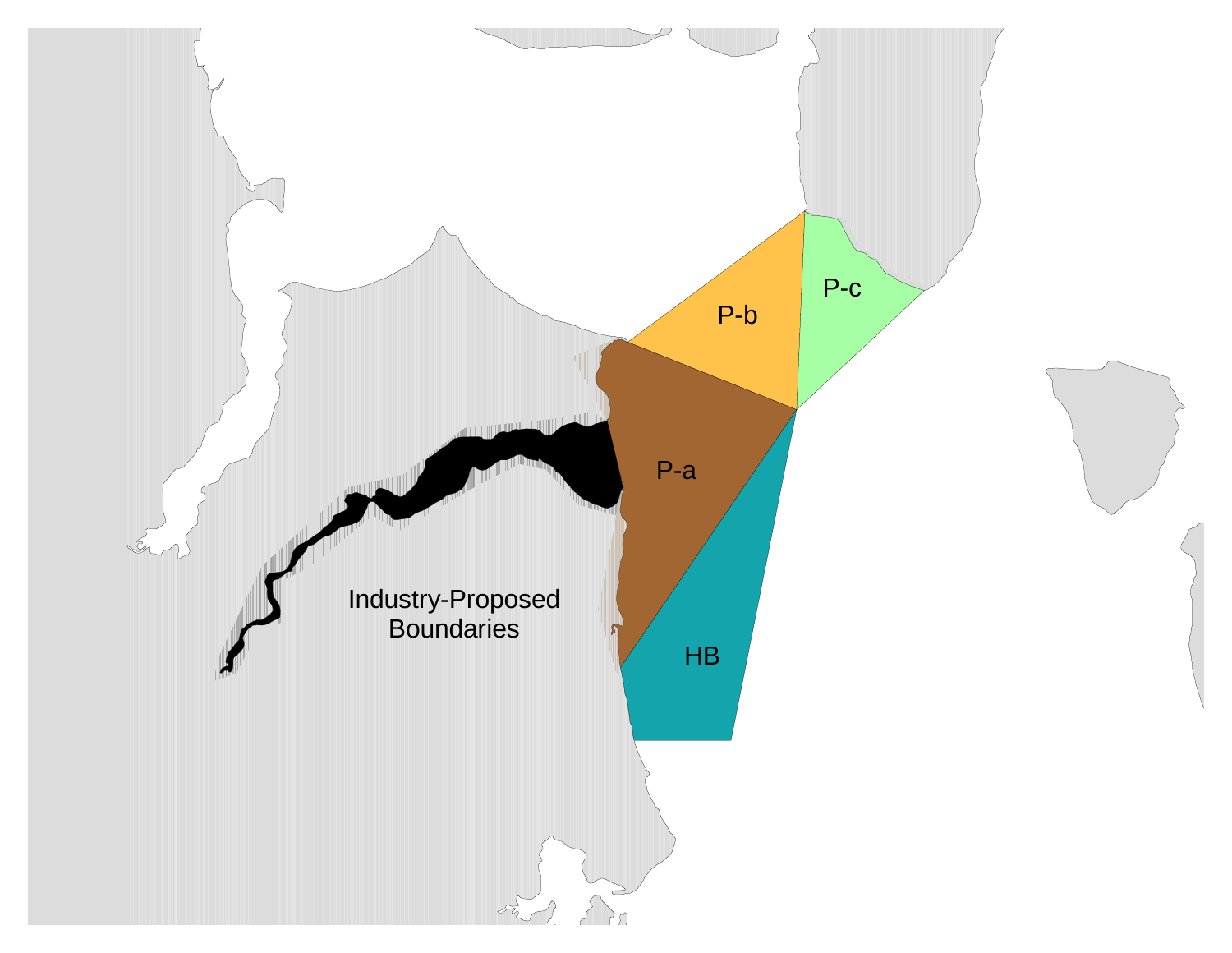# **DRAFT REGULATIONS ADRESSING DETRIMENTAL HARVEST METHODS DEM Fish and Wildlife July 2011**

# **Need:**

The purposed rule changes would create regulations governing harvest methods in Narragansett Bay and any coastal ponds where marine species may be commercially/recreationally harvested. These recommended rule changes are in response to "loopholes" in current regulations which, by omission, do not prevent environmentally detrimental harvest methods while in pursuit of unregulated species. Current regulations allow the pursuit of unregulated species (ie: razor clams, mantis shrimp, worms, etc.) in direct proximity to regulated species. This loophole makes enforcement and proper management problematic. The recommended language would fall under Part **X** of the RI Marine Fisheries Regulations - Equipment Restrictions. The proposed regulations are not intended to interfere with any legitimate net fishery or shellfish dredging fishery. It will be necessary however, to clarify what is permissible under existing marine fisheries regulations.

## **Definitions:**

air-assisted harvest – use of an air compressor or compressed gas in a tank, to power any device designed to disturb the substrate or create a vacuum effect in collection of aquatic species.

bay scallop dredging – towing of a bay scallop dredge during the established bay scallop dredging season.

detrimental harvest method – any method of harvest deemed harmful to marine and aquatic communities. May include disturbances to benthic communities and substrates; submerged aquatic vegetation; coastal wetlands; and any portion of the water column.

harvest restriction marine life management area - designated portions of the public waters of the state for the purpose of managing the harvest of marine species.

permitted dredging – the harvest of blue mussels, ocean quahaugs, surf clams, and bay scallops as provided by existing regulations and authorizations.

water-assisted harvest – use of a water pump or pressurized water, to power any device designed to disturb the substrate or create a vacuum effect in collection of aquatic species.

### **Proposed Regulations:**

The DFW proposes the following regulations governing harvest methods within Narragansett Bay and all coastal ponds:

- 1) The operation of any device or equipment intended to dislodge organisms from the substrate for the purposes of harvest within the "marine life management area" is prohibited.
- 2) Possession of any equipment or device capable of dislodging organisms from the sediment while within the boundaries of the "marine life management area" is prohibited (except as provided).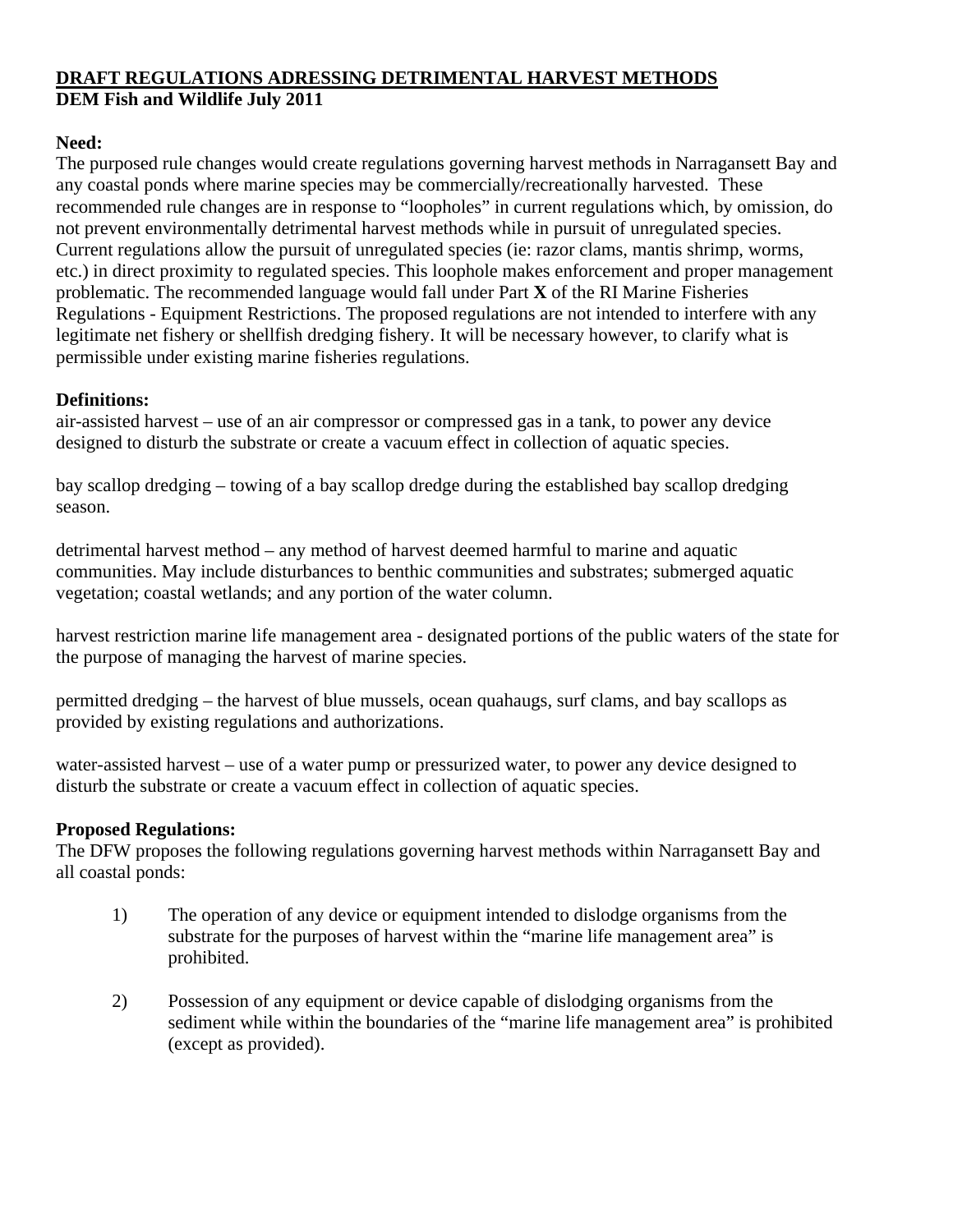3) Possession of shellfish, crustaceans, and other benthic organisms by any person while in possession of the aforementioned devices (or onboard any vessel) and within the boundaries of the established "marine life management area" shall be prima facie evidence that person was fishing in violation of the provisions of this Chapter and shall be subject to the penalties and fines imposed thereby (except as provided).

### **Existing Regulations in Need of Modification:** PART VI - DREDGING FOR SHELLFISH

6.2 Use of Dredges -- Except as hereinafter provided and unless otherwise specified by regulation of the **Department of Environmental Management Marine Fisheries Council**, no person shall take any **species oysters, bay quahaugs, or soft-shell clams** from the waters of this State by dredges, rakes, or other apparatus operated by mechanical power or hauled by power boats. No **licensed** person shall cast, haul, or have overboard any dredges while fishing for **any species other than blue mussels, ocean quahaugs, or surf clams oysters, bay quahaugs, or soft-shell clams** from the free and common fisheries of this State, nor shall any **licensed** boat be used for fishing **any species other than blue mussels, ocean quahaugs, or surf clams oysters, soft-shell clams, or bay quahaugs** with dredges, except as herein provided; provided, however, that any person having a license issued under this Title for the taking of scallops may use a dredge or dredges, not exceeding six (6) in number nor exceeding twenty-eight inches (28") each in width, for that purpose, provided that the licensee shall immediately return all **species other than blue mussels, ocean quahaugs, or surf clams overters, softshell clams, or bay quahaugs** caught by the licensee to the waters from which they were taken. Any licensed boat may be used in dredging for mussels by the licensee of that boat, the licensee having first obtained a permit from the Director of Environmental Management allowing the licensee so to do; provided the licensee, while dredging for mussels under the permit granted the licensee by the Director, shall immediately return all **species other than blue mussels, ocean quahaugs, or surf clams oysters, scallops, or bay quahaugs** caught by him or her to the waters from which they were taken. **Permits issued by the Director for blue mussel dredging permits within the Narragansett Bay/Coastal Pond Marine Life Management Area will specify where dredging is permissible. Use of a dredge within the Narragansett Bay/Coastal Pond Marine Life Management Area shall be limited to areas so authorized.** The fact of any licensed person being found with **any species other than blue mussels oysters, scallops, or bay quahaugs** in his or her possession while dredging for mussels shall be prima facie evidence that person was fishing in violation of the provisions of this Chapter and shall be subject to the penalties and fines imposed by this chapter. Any resident dredging for surf clams or skimmers, shall not be in violation of this Section if that dredging is done southerly of the coastline of Little Compton, southerly of a line extending from Church Point, in the town of Little Compton, to Flint Point on Aquidneck Island, southerly of the coastline of Aquidneck Island, southerly of a line extending from Castle Hill Point on Aquidneck Island, to Southwest Point of Conanicut Island to Bonnet Point, Narragansett, easterly of the coastline of the town of Narragansett, southerly of the coastline of the towns of Narragansett, South Kingstown, and Charlestown, and westerly to the Connecticut line. For the purpose of this section, coastline refers to the land facing the open sea. (RIGL 20-6-7) [Penalty - Part 6.6 (RIGL 20-6-13)]